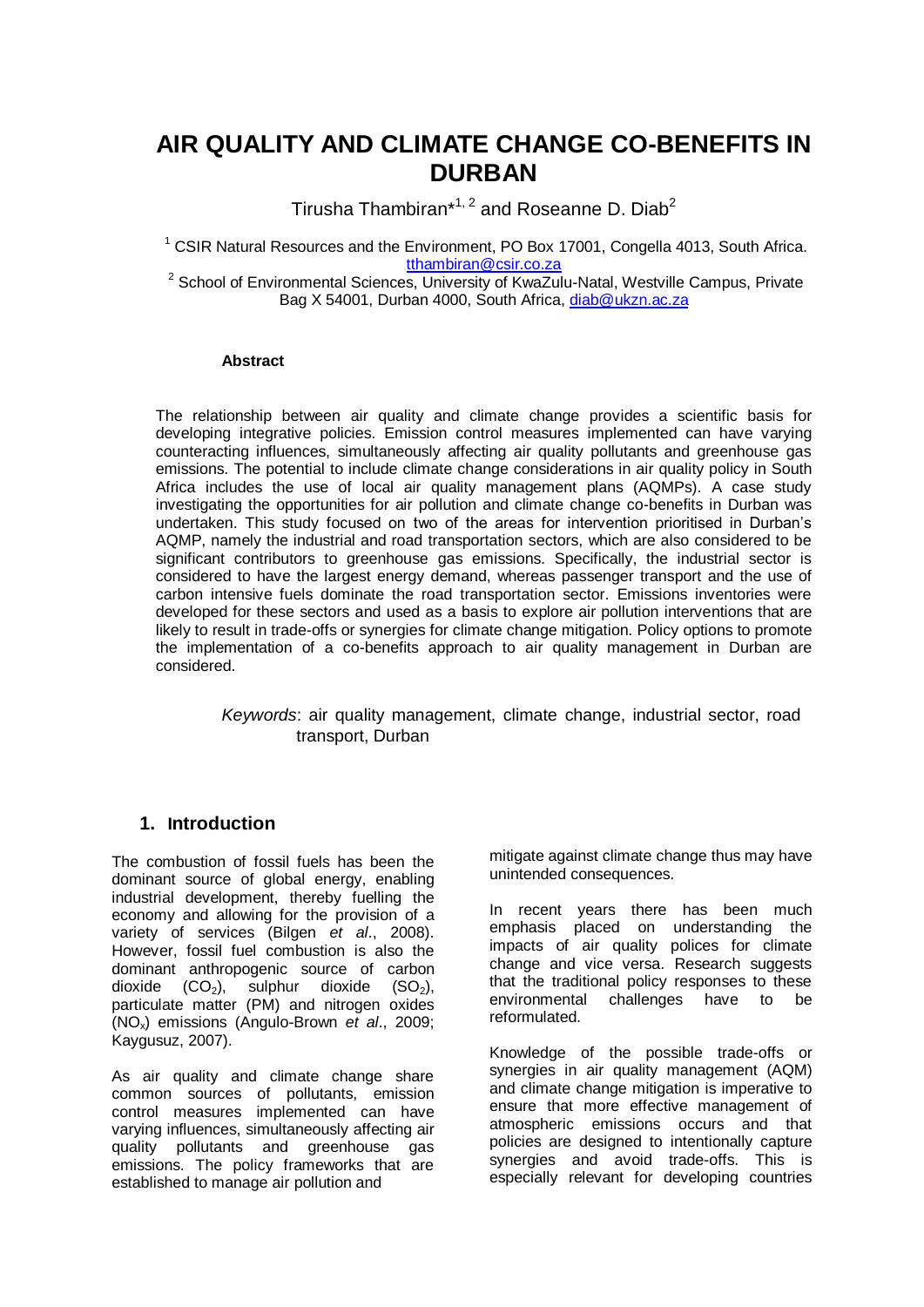that are still grappling with growing urban air pollution challenges and are further typically characterised as following a sequence to policy agendas, with intentions to deal with the more distant issues of concern such as climate change later on.

Opportunities therefore exist for developing cities to play a role in initiating innovating responses to mitigate against climate change, with the use of air quality policies being a possible avenue to achieving this.

Within a South African context it has been established that the opportunities to include climate change considerations into air quality policy include the use of local air quality management plans (AQMPs) (Thambiran and Diab, 2010).

A project aimed at understanding the opportunities for achieving co-benefits from air quality interventions in South Africa was undertaken, using the case study of Durban (eThekwini Municipality). The case study primarily focused on two of the areas for intervention prioritised in Durban's AQMP, namely the industrial and road transportation sectors. In this paper, the key finding of this project are summarised, followed by a brief discussion on the implications of a co-benefits approach for future AQM and climate change mitigation policy.

# **2. Case Study of Durban**

The industrial and road transport and logistics sectors are important contributors to Durban's gross domestic profit, with a cumulative contribution of ~39% in 2007 (EM, 2009). However, the combustion of fossil fuels within these sectors is one of the most significant contributors to air pollution and greenhouse gas emissions in the city. The AQMP developed in 2007 serves as the foundation to ensure that measures are implemented within these sectors to maintain ambient air quality levels that are acceptable for human health and ecosystems.

At present there are no climate change mitigation goals set for Durban and as such no long-term greenhouse gas mitigation plan has been developed for the city. Despite the lack of climate change mitigation targets, the AQMP could still be used to at least influence the adoption of best practices to at least curb the growth of greenhouse gas emissions.

During this project, emission inventories for 2008 for the industrial and road transport sectors in Durban were developed. The Computer Program to Calculate Emissions from Road Transport (COPERT) model was used to create an emissions inventory for road transport, focusing on both air pollutants and greenhouse gas emissions. Information regarding the motor vehicle fleet in Durban, fuel consumption, mileages, speed and vehicle classifications according to Euro standards were important inputs into this model. Estimates of emissions related to energy consumption in the industrial sector were derived using energy consumption data for industries in 2008. Local and US-EPA air pollution emission factors were used to estimate emissions that impact on air quality. To estimate greenhouse gas emissions, the IPCC (2006) guidelines were used. Of particular interest from these inventories, is that the cumulative contribution of these sectors to greenhouse gas emissions increased by ~10% since the last greenhouse gas inventory in 2005.

The 2008 emission inventories for these sectors were then used as a basis to explore air pollution interventions that are likely to result in trade-offs or synergies for climate change mitigation. The outcomes of this cobenefits analysis were then qualitatively considered within the context of other key priorities within the city, such as improving energy efficiency and road safety. The key results are briefly discussed below by sector.

#### **2.1 The industrial sector**

The industrial sector in South Africa has been regulated by the Atmospheric Pollution Prevention Act (Act No. 45 of 1965) (the APPA) and new regulations under the National Environmental Management: Air Quality Act (Act No.39 of 2004) (the AQA) are being phased in. Many of the major industries in Durban, particularly those within the South Durban Industrial Basin, were subjected to emission standards that were more stringent than that of the APPA through the South Durban Multipoint Plan. Interventions that have been previously implemented to improve air quality in the city were analysed to determine the impact on greenhouse gas emissions. It was found that the city has regulated the implementation of industrial air quality action plans that consist of numerous measures with synergies and trade-offs for climate change. These include the increase in electricity consumption due to the installation of air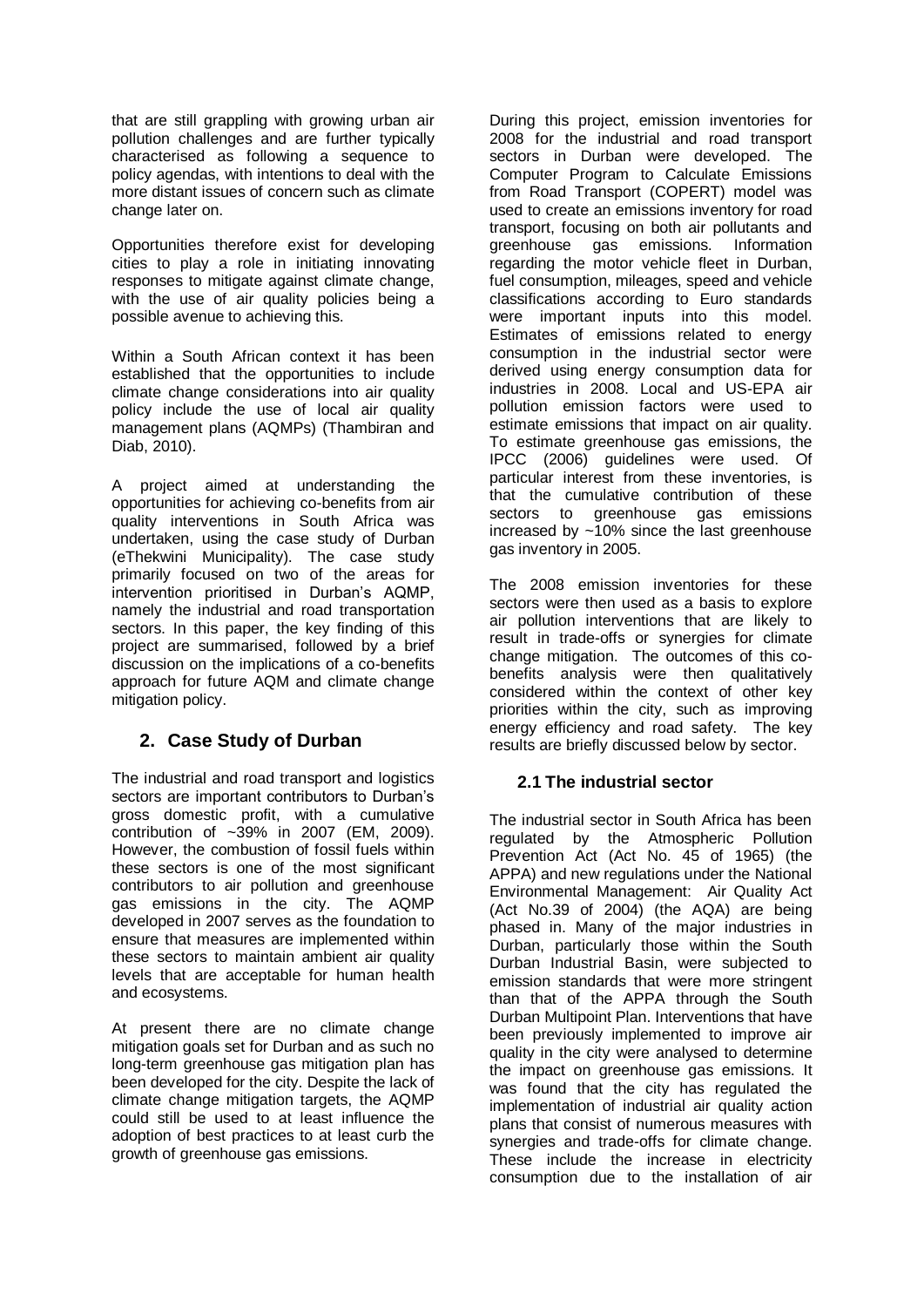pollution cleaning devices and fuel switching. The impact on greenhouse gas emissions were not quantified or considered in the decision to implement these air quality control measures. Consequently in instances where interventions resulted in increases of greenhouse gas emissions no measures were taken to offset the trade-offs for climate change.

Furthermore, to date, industrial measures that have contributed toward improvements in energy efficiency and reduced fossil fuel consumption have been as a result of costsavings measures on the part of the industry, and demand management of electricity consumption as required by the city. Many of the large industrial consumers of electricity do not directly contribute toward air pollution and are therefore not regulated under the city's AQMP. Further to this, as grid-supplied electricity is not generated within the city's boundaries there has been no direct co-benefit for improved air quality from reduced electricity consumption. Thus, whilst it was also found that the implementation of industrial energy efficiency measures provides a favourable option for co-benefits allowing for a reduction of air pollution and greenhouse gas emissions (Table 1), it is not being realised within the city.

An energy strategy has been developed for Durban highlighting energy efficiency and the use of renewable energy within the industrial sector as key factors in the city reaching its targets for reducing fossil fuel consumption. A holistic approach to meeting air quality and energy-saving targets, may offer both industries and authorities a way to reduce the dependence on fossil fuels and the associated atmospheric emissions.

In order to achieve co-benefits, energy strategies and AQM planning need to be coordinated with respect to industrial interventions. Specifically, industries should be encouraged to voluntarily conduct energy audits to determine how effectively energy is being used, to reveal opportunities to reduce consumption, costs and related emissions. As end-of-pipe technologies usually decrease the efficiency of the industry and forgo the opportunity to switch to cleaner forms of energy, the AQMP needs to promote the adoption of air quality measures with cobenefits over those with trade-offs.

#### **2.2 The road transportation sector**

The road transport sector is considered to be a growing source of air pollution in the city. Unlike the industrial sector, regulations for the road transport sector are not as well developed within the country, with little incentive to ensure that motor vehicles are low contributors to air pollution.

Poor spatial zoning and mixed-use developments during the apartheid regime combined with high numbers of old passenger motor vehicles and heavy-duty trucks contribute toward high levels of air pollution and fuel consumption experienced in Durban. Engineering solutions have typically been adopted to manage congestion, with consequences for air pollution.

Many of the measures that are typically proposed to tackle air pollution within this sector have the potential to simultaneously impact on road safety and fossil fuel consumption as shown in Table 2.

The AQMP can play an important role in ensuring that interventions with multiple benefits are selected, by supporting and influencing interventions that target the types of vehicle technologies, fuel changes and road transport management measures that are implemented in the city.

Opportunities for co-benefits are theoretically much larger within the road transport sector. However, the actual routes that the city can take to achieving these co-benefits are far more limited, as there are currently no legislation or policies that regulates vehicle kilometres travelled (VKT).

Furthermore, the city alone is unlikely to have significant influence over atmospheric emissions from road transport. For example, with strategies such as fleet renewal campaigns, the impacts of inter-city travelling, VKT by local motor vehicles and road freight transport may prevent significant improvements from being made. Furthermore, the average age of motor vehicles in the city is over 10 years old, thus there may be limited environmental benefits to interventions that require changes to fuel specifications and the types of fuels that are used by motor vehicles.

Additionally, whilst measures such as congestion charging have been shown to be successful at reducing VKT in developed cities, the implementation in Durban, may not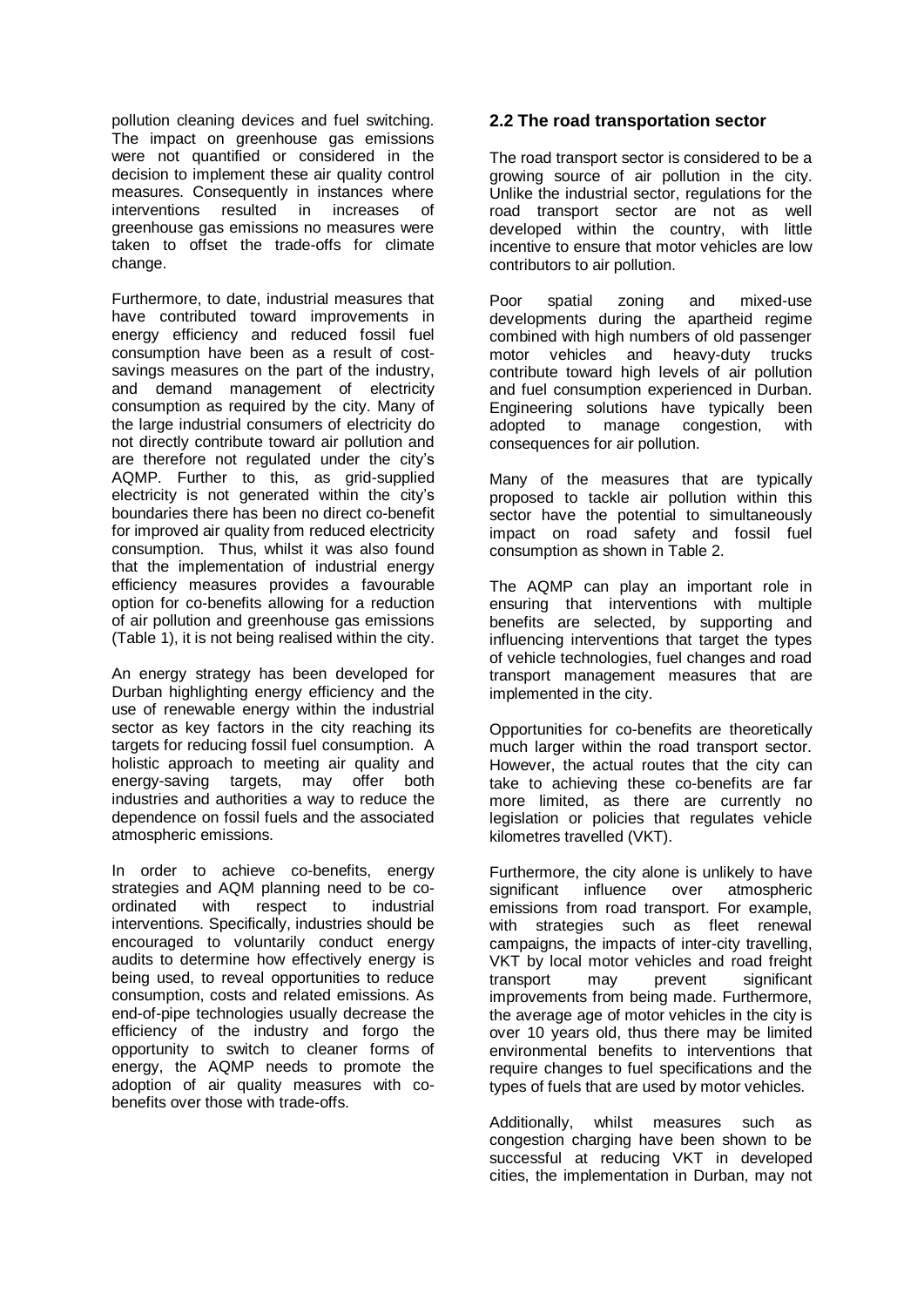be justifiable, and would have to be considered against other socio-economic issues.

## **3. Discussion**

The case study of Durban illustrates the opportunities and complexities involved with using air quality interventions to influence greenhouse gas emissions within the key polluting sectors of the city. Industrial and road transport activities also present numerous socio-economic concerns and are impacted on by other plans and strategies initiated within the city that aim to improve road safety and reduce the dependence on fossil fuel use. Significant co-benefits can therefore result from improved co-ordination of industrial, energy and transport plans.

Existing air quality related legislation has a limited role to play in ensuring that air quality interventions are prioritized to have co-benefits or at least result in minimal greenhouse gas emissions. Within the industrial sector, atmospheric emission licenses (AELs) are issued to industries that are considered as listed activities under the AQA. However, the impact of air quality interventions for greenhouse gas emission is not a condition for the issue of an AEL. In the case of the road transport sector, the impact of national emission standards for motor vehicles in Durban is limited due to the age of motor vehicles in the fleet and further such measures do not influence the VKT.

#### **Table 1: Impact of industrial interventions on atmospheric emissions and fossil fuel consumption within Durban**

| <b>Industrial measure</b>                             | <b>Emissions</b><br>increase        | <b>Emissions decrease</b>                                                  | Impact on fossil<br>fuel<br>consumption                        |
|-------------------------------------------------------|-------------------------------------|----------------------------------------------------------------------------|----------------------------------------------------------------|
| Installation of cleaning devises                      | CO <sub>2</sub><br>N <sub>2</sub> O | $SO2$ or PM or NO <sub>x</sub> (depends on<br>type of device used)         | $+$                                                            |
| Modification<br>cleaning<br>to<br>devices             | CO <sub>2</sub>                     | $SO2$ or PM or NO <sub>x</sub>                                             | $\div$                                                         |
| Change in fuel toward cleaner<br>more efficient fuels |                                     | Reduces all related emissions<br>from original fossil fuel source          |                                                                |
| Change in fuel toward use of<br>renewable energy      | $PM$ , $NOx$                        | $CO2$ , $SO2$                                                              |                                                                |
| Change high sulphur coal to<br>low sulphur coal       |                                     | SO <sub>2</sub>                                                            | No change.<br>Increase if capacity<br>requirements<br>increase |
| Boiler modifications                                  |                                     | Increases efficiency, reduces all<br>air pollutants related to fossil fuel | $\blacksquare$                                                 |
| Energy efficiency measures                            |                                     | Reduces all related<br>emissions<br>from fossil fuel source                | $\blacksquare$                                                 |

*+ (-) indicates an increase (decrease) in fossil fuel consumption*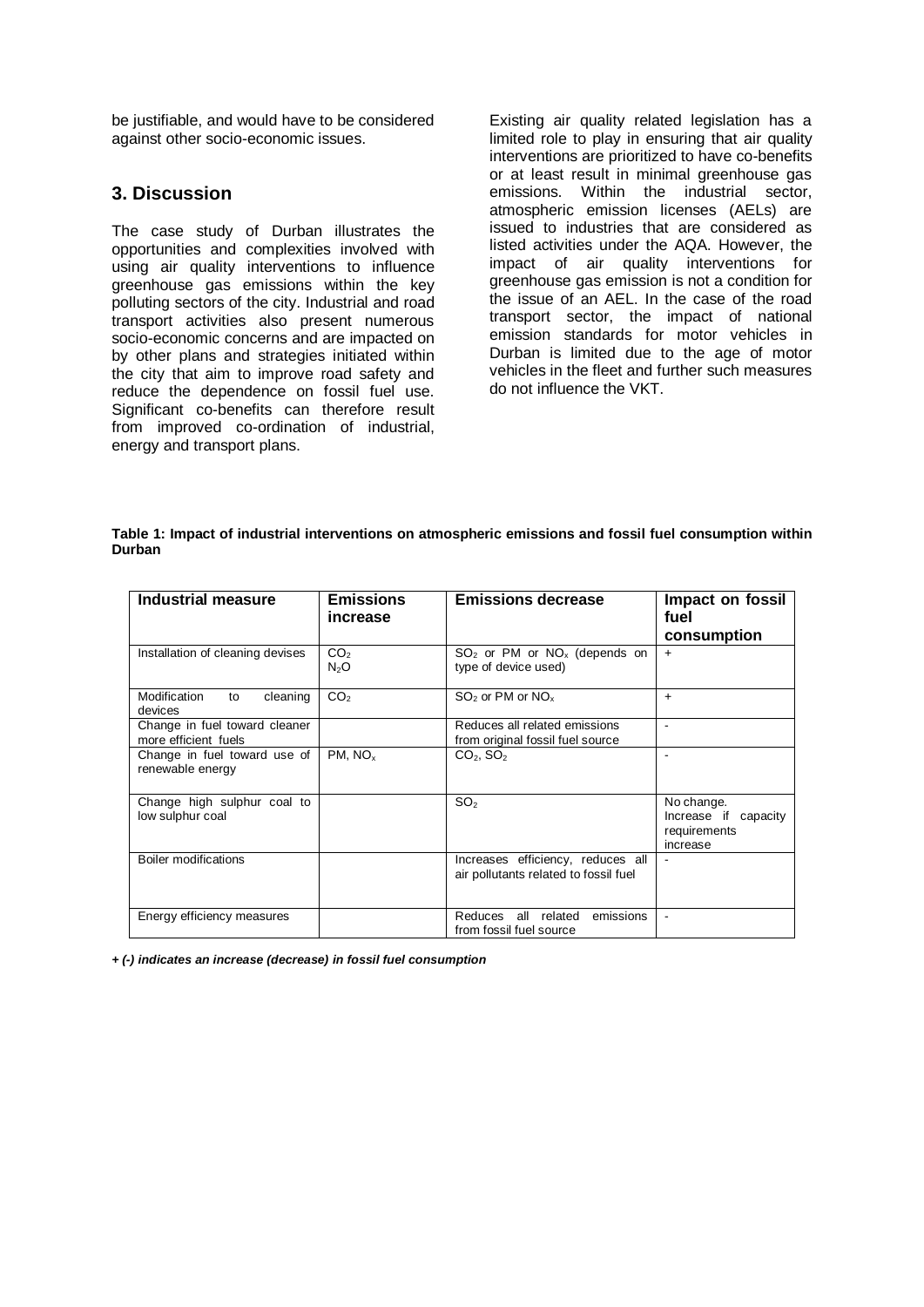**Table 2: Impacts of road transport interventions on atmospheric emissions, fossil fuel consumption and road safety within Durban**

| <b>Transport Intervention</b>                                      | Impact on emissions                                                                | Impact on fossil fuel<br>consumption             | Impact<br>on road<br>safety |
|--------------------------------------------------------------------|------------------------------------------------------------------------------------|--------------------------------------------------|-----------------------------|
| Fleet renewal                                                      | Decrease of PM, $NO_x$ (diesel vehicles) and CO<br>(petrol vehicles).              | - (improve fuel efficiency of<br>newer vehicles) | $-/-$                       |
|                                                                    | Impact on other pollutants depends on VKT                                          | + (increase in VKT by newer<br>vehicles)         |                             |
| Promotion of ultra low diesel                                      | SO <sub>2</sub> decreases, no change to other pollutants                           | No impact                                        | No impact                   |
| Reducing congestion                                                | Decrease in all emissions due to lowering of<br><b>VKT</b>                         | $\blacksquare$                                   |                             |
| Uptake of biodiesel                                                | Decrease CO <sub>2</sub><br>Increase: PM, NO <sub>x</sub>                          | ÷,                                               | No impact                   |
| Promotion of public transport<br>over private motor vehicle<br>use | Reducing VKT and all related emissions                                             | ÷                                                |                             |
| Raise awareness of energy<br>efficiency                            | Reducing VKT and all related emissions                                             | $\overline{\phantom{a}}$                         |                             |
| efficiency<br>of<br>Increased<br>freight transport system          | Reduction in all emissions related to road<br>freight transport due to reduced VKT | $\blacksquare$                                   | ٠                           |

*+ (-) indicates an increase (decrease) in fossil fuel consumption; + (-) indicates no benefits (benefits) for road safety.*

Specific direction from authorities is therefore required to facilitate the adoption of best practice in AQM to ensure that all stakeholders that contribute toward maintaining acceptable ambient air quality recognise the implications for climate change mitigation. The inception of voluntary programmes, municipal by-laws and or regulatory guidance from the AQA, that support strategies with co-benefits is critical to ensure that local AQMPs can be used to promote reductions or avoidance of greenhouse gas emissions.

# **4. Conclusion**

Interventions that target energy efficiency and reduce fossil fuel consumption within the road transport and industrial sectors have the potential for achieving multiple social and environmental benefits. The decisions taken to meet these specific challenges may determine the city's success in simultaneously achieving air quality targets and mitigating against climate change.

A co-benefits approach to AQM could help to co-ordinate and prioritise different strategies

within the city and ensure that the best policies for meeting the multiple of goals of road safety, use of cleaner fuels, and air pollution reduction are implemented. Furthermore such an approach may help to bridge the gap between climate change and air quality policies, allowing for progress toward greenhouse gas mitigation to be made in the short term.

The mainstreaming of climate change considerations into local AQMPs is essential as it may allow cities to make strides in reducing their baseline greenhouse gas emissions. This is especially relevant for cities that lack the financial resources and institutional capacity to effectively implement air quality policies as it may allow for higher levels of pollution abatement through opportunities to participate in the carbon market.

In the long-term, a co-benefits approach to AQMPs alone cannot be expected to meet greenhouse gas mitigation targets. Policies that require cities to develop greenhouse gas emissions action plans should also be promoted. These climate change policies